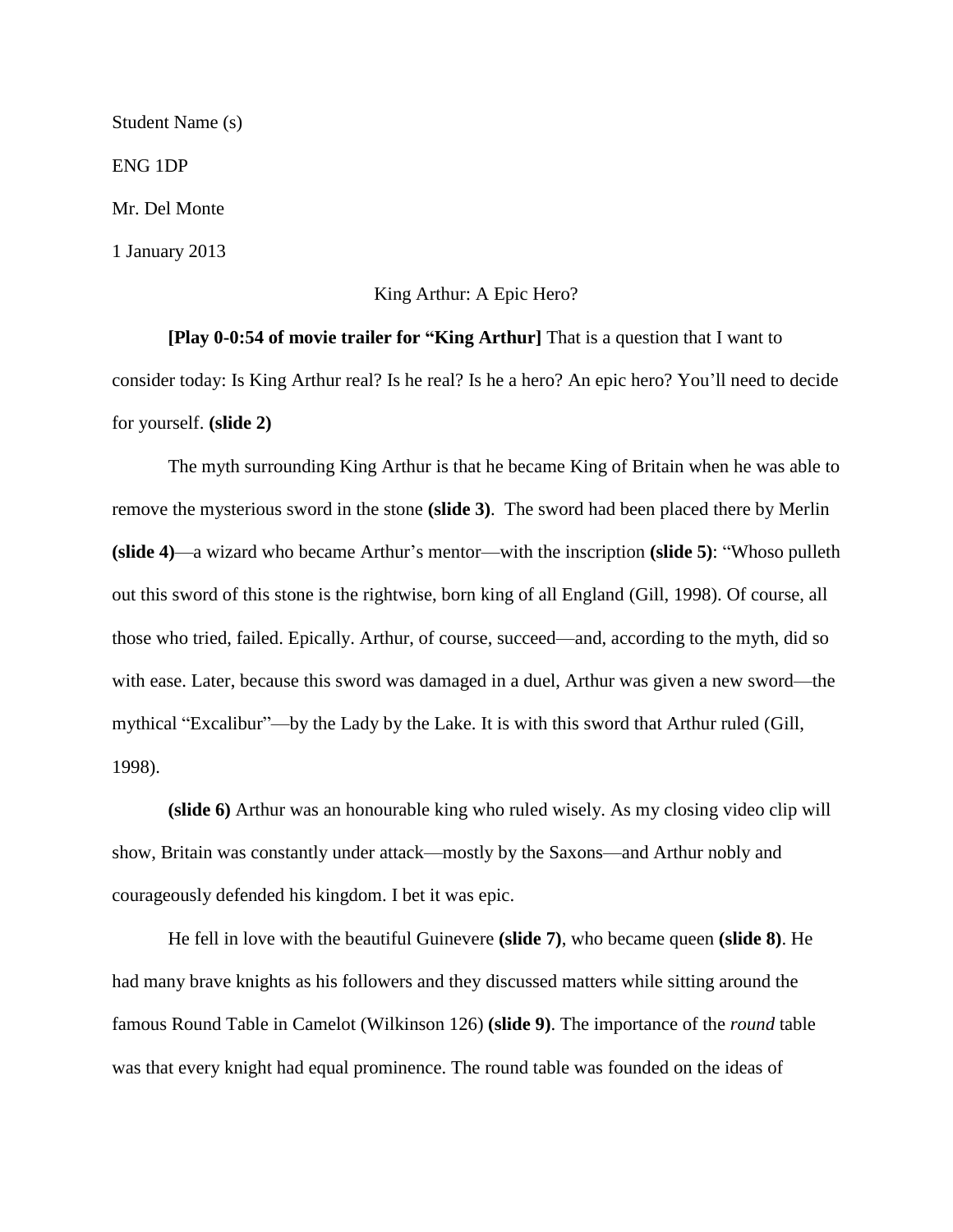patience, humility, and meekness. Arthur's knights were never to murder, or be cruel, and to always rescue a damsel in distress ("The Knights"). **(slide 10)** 

Many of Arthur's knights set out on a quest to find the Holy Grail, the cup used by Jesus Christ before his death, and which was thought to give everlasting life to whoever drank from it **(slide 11)** (Wilkinson 126). It was also highly coveted because the knights believed that if it was found, Britain would become the most powerful country in the world. It was believed that only the purest and most virtuous knight would succeed. According to some stories, a knight found it; according to others, it is still hidden today (Coghlan, 125).

**(slide 12)** Arthur was ultimately undone when his best knight—Lancelot—fell in love with Queen Guinevere. As depicted in the movie *First Knight*, Lancelot and Guinevere had a hot, steamy, and secret affair after Lancelot rescued Guinevere from the enemy **(slide 13)**. Awkwardly, Arthur walks in on the two, loses his cool completely, and banished Lancelot forever. In some versions of the story, Lancelot becomes a priest upon finding out that Guinevere has repented and become a nun (Coghlan, 104).

In the movie version, Arthur's castle is then invaded and Camelot **(slide 14)** is destroyed. Most other scholars say that Arthur ultimately died when his son, Mordred, challenged Arthur for control. After many years of fierce battle, Arthur finally killed his treacherous son but was gravely wounded. Knowing that he was going to die, Arthur sailed to a place called Avalon **(slide 15)** (which means "the island of apples") where he fell into a long, death-like sleep (Wilkinson 127). Here his wounds were treated by three mysterious maidens **(slide 16)**. His body was never found and many say that he rests under a hill with all his knights - ready to ride forth and save the country again (Carleon Net). **(slide 17)**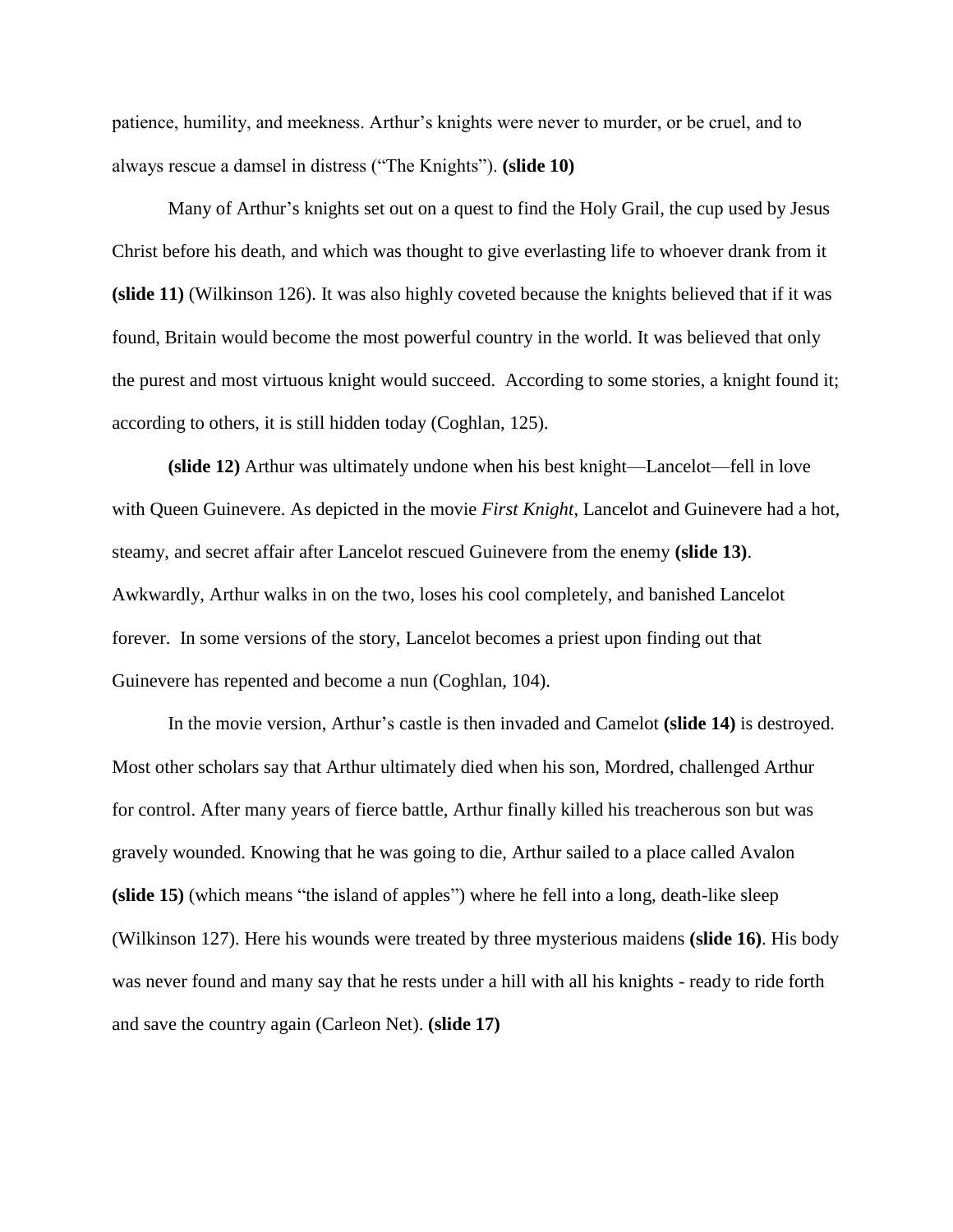Most interestingly of all is that certain archaeological evidence has been found that actually seems to give evidence for Arthur's existence. [Sites and places have been identified as](http://en.wikipedia.org/wiki/Sites_and_places_associated_with_Arthurian_legend)  ["Arthurian"](http://en.wikipedia.org/wiki/Sites_and_places_associated_with_Arthurian_legend) since the 12th century and traces of a castle resembling Camelot has been found ("King Arthur and the Knights"). The so-called ["Arthur stone,](http://en.wikipedia.org/wiki/Arthur_stone)" was also discovered in 1998 among the ruins at [Tintagel Castle](http://en.wikipedia.org/wiki/Tintagel_Castle) in [Cornwall](http://en.wikipedia.org/wiki/Cornwall) and has been dated to the  $6<sup>th</sup>$  century—when Arthur lived. Epic indeed.

**(slide 18)** And so we return to the question we began with. Is the myth of King Arthur and his knights real or imagined? Does it matter? What matters is the stories that have been told: stories of sacrifice, journey, love, passion, battle, and of course, just a little bit of epicness.

## **Play the remainder of the movie trailer.**